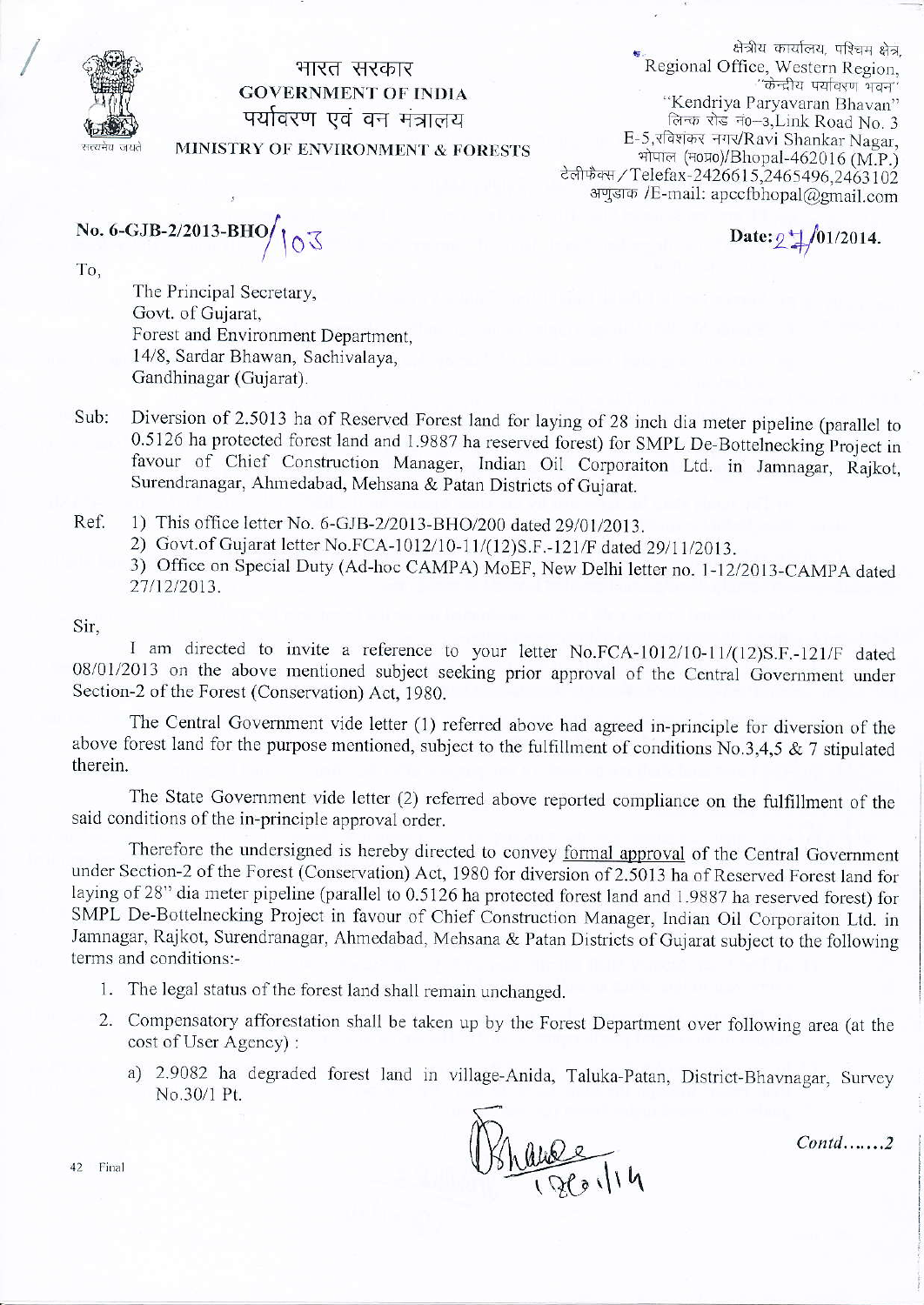- b) Village-Vittalgadh S.No.705/7, Taluka-Lakhten, Dist. Surendra Nagar on 2.9082 ha forest area.
- c) PF area on sides of State Highway Jamwanthali to Kalawad road jn Jamnagar.
- d) 1.0692 ha degraded forest land of Survey No.783/Pt., Village-Jivapur, Taluka-Wankaner, District-Rajkot.
- e) Survey No.43/1 Paiki, Chikhi Joja, Taluka-Virpur, District-Kheda.
- f) Survey No.201, Village-Gogla, Taluka-Dhandhuka, District-Ahmedabad.
- g) 1.00 ha degraded forest land of Survey No559. Village-Motakotda. Taluka-ldar. District Sabarkantha.
- h) 1.00 ha degraded forest land of Survey No.42 Pt., Chhansara, Taluka-Santalpur, District-Patan.
- 3. a) User Agency will pay the cost of felling of 11 trees in the area that fall in diversion. However only the required and minimum number of trees will be felled.

b) The funds shall be deposited by the User Agency for the trees to be felled in the Adhoc-CAMPA New Delhi.

c) The pipeline shall be laid at least one meter beiow the ground level and forest land shall be restored to its original siage after laying the pipe line.

- 4. No additional or new path will be constructed inside the forest area for transportation of construction materials for execution of the project work.
- 5. It will be the responsibility of the User Agency to ensure that the labourers or staff engaged in construction activity does not damage any forest flora and fauna.
- 6. Proposed labour camps outside the forest area are to be dismantled and removed. The labourers shall be sent back immediately after the completion of the work.
- 7. The forest land shall not be used for any purpose other than that specified in the project proposal.
- 8. Relevant conditions of the in-principle approval order shall also be complied with.
- 9. Any other condition that the Ministry of Environment & Forests may impose if required in the interest of afforestation, conservation and management of flora and fauna in the area will be complied by the user agency.
- 10. All statutory Acts and rules made thereunder and guidelines applicable to the project have to be strictly followed.
- 11. a) The User Agency shall submit six-monthly compliance report as on  $1<sup>st</sup>$  January and  $1<sup>st</sup>$  July of every year to this office as well as to the Nodal Officer of the State.

b) The State Government shall monitor compliance of conditions of Forest Clearance and shall submit in this regard yearly report as on 31<sup>st</sup> December of every year.

12. In case of non-compliance of any of the above conditions, the concerned Divisional Forest Officer shall report through the State Govt. to this office as per procedure laid down in the clause 1.9 of guidelines issued under Forest (Conservation) Act, 1980.



Contd.......3

标